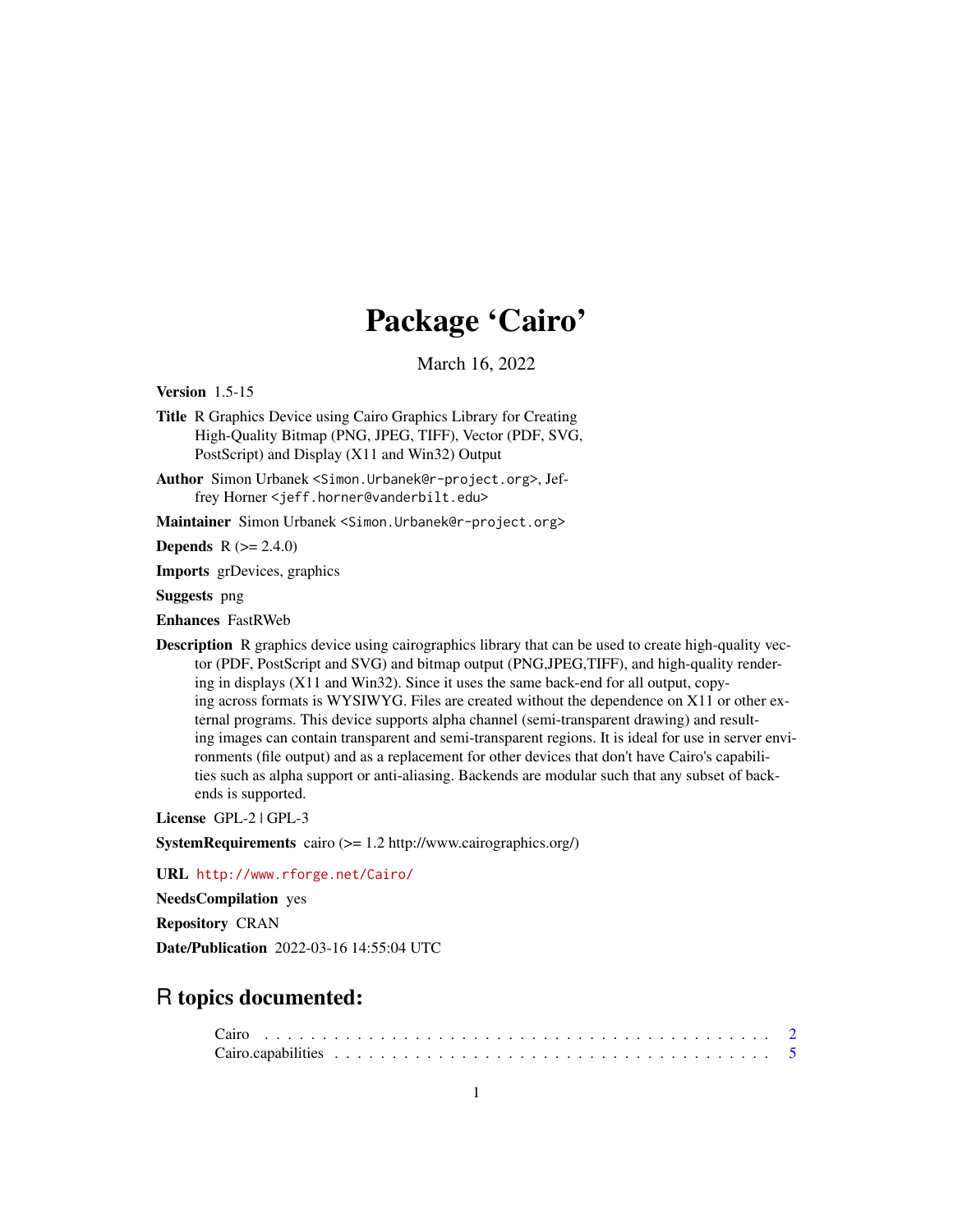#### 2 Cairo and the contract of the contract of the contract of the contract of the contract of the contract of the contract of the contract of the contract of the contract of the contract of the contract of the contract of th

| Index | $\overline{12}$ |
|-------|-----------------|
|       |                 |
|       |                 |
|       |                 |
|       |                 |
|       |                 |

<span id="page-1-1"></span>

Cairo *Create a new Cairo-based graphics device*

#### **Description**

Cairo initializes a new graphics device that uses the cairo graphics library for rendering. The current implementation produces high-quality PNG, JPEG, TIFF bitmap files, high resolution PDF files with embedded fonts, SVG graphics and PostScript files. It also provides X11 and Windows interactive graphics devices. Unlike other devices it supports all graphics features including alpha blending, anti-aliasing etc.

CairoX11, CairoPNG, CairoPDF, CairoPS and CairoSVG are convenience wrappers of Cairo that take the same arguments as the corresponding device it replaces such as X11, png, pdf, etc. Use of the Cairo function is encouraged as it is more flexible than the wrappers.

#### Usage

```
Cairo(width = 640, height = 480, file="", type="png", pointsize=12,
     bg = "transparent", canvas = "white", units = "px", dpi = "auto",
      ...)
CairoX11(display=Sys.getenv("DISPLAY"), width = 7, height = 7,
         pointsize = 12, gamma = getOption("gamma"), bg = "transparent",
         canvas = "white", xpos = NA, ypos = NA, \ldots)
CairoPNG(filename = "Rplot%03d.png", width = 480, height = 480,
         pointsize = 12, bg = "white", res = NA, ...)
CairoJPEG(filename = "Rplot%03d.jpeg", width = 480, height = 480,
         pointsize = 12, quality = 75, bg = "white", res = NA, ...)
CairoTIFF(filename = "Rplot%03d.tiff", width = 480, height = 480,
         pointsize = 12, bg = "white", res = NA, ...)CairoPDF(file = ifelse(onefile, "Rplots.pdf","Rplot%03d.pdf"),
         width = 6, height = 6, onefile = TRUE, family = "Helvetica",
         title = "R Graphics Output", fonts = NULL, version = "1.1",
         paper = "special", encoding, bg, fg, pointsize, pagecentre)
CairoSVG(file = ifelse(onefile, "Rplots.svg", "Rplot%03d.svg"),
         width = 6, height = 6, onefile = TRUE, bg = "transparent",
         pointsize = 12, ...CairoWin(width = 7, height = 7, pointsize = 12,
         record = getOption("graphics.record"),
         rescale = c("R", "fit", "fixed"), xpinch, ypinch, bg ="transparent", canvas = "white", gamma = getOption("gamma"),
```
<span id="page-1-0"></span>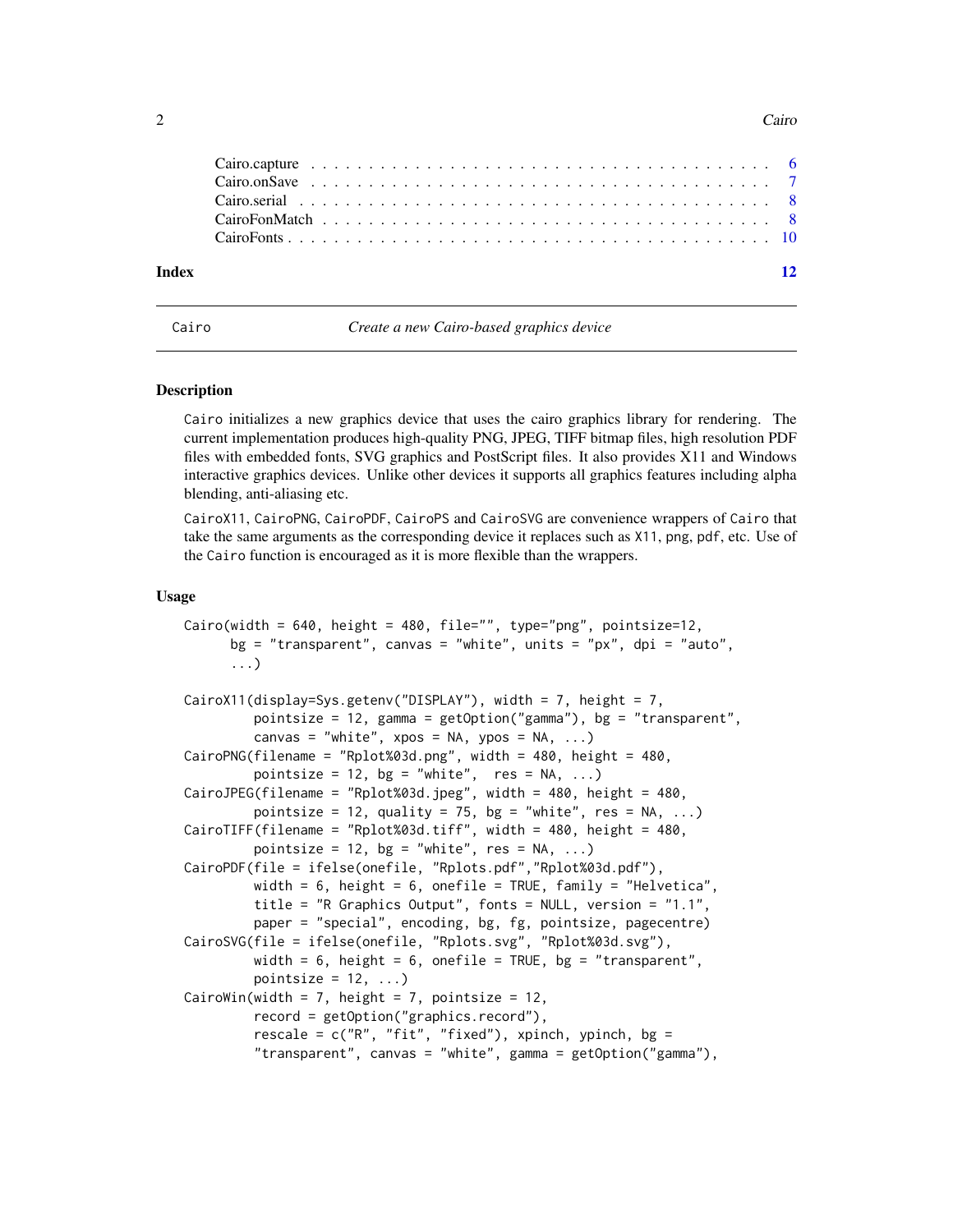<span id="page-2-0"></span>Cairo  $\frac{3}{3}$ 

```
xpos = NA, ypos = NA, buffered = getOption("windowsBuffered"),
        restoreConsole = FALSE, ...)
CairoPS(file = ifelse(onefile, "Rplots.ps", "Rplot%03d.ps"),
       onefile = TRUE, family, title = "R Graphics Output", fonts = NULL,
       encoding, bg, fg, width, height, horizontal, pointsize, paper,
        pagecentre, print.it, command, colormodel)
```
#### Arguments

| width     | width of the plot area (also see units).                                                                                                                                                                                                                                                                                                                                                                                                                                                                                                                                                                                                             |
|-----------|------------------------------------------------------------------------------------------------------------------------------------------------------------------------------------------------------------------------------------------------------------------------------------------------------------------------------------------------------------------------------------------------------------------------------------------------------------------------------------------------------------------------------------------------------------------------------------------------------------------------------------------------------|
| height    | height of the plot area (also see units).                                                                                                                                                                                                                                                                                                                                                                                                                                                                                                                                                                                                            |
| file      | name of the file to be created or connection to write to. Only PDF, PS and<br>PNG types support connections. For X11 type file specifies the display name.<br>If NULL or "" a reasonable default will be chosen which is "plot.type" for<br>file-oriented types and value of the DISPLAY environment variable for X11. For<br>image types the file name can contain printf-style formatting expecting one inte-<br>ger parameter which is the page number, such as "Rplot%03d.png". The page<br>numbers start at one. The filename is expanded using path. expand.                                                                                   |
| type      | output type. This version of Cario supports "png", "jpeg" and "tiff" bitmaps<br>(png/tiff with transparent background), "pdf" PDF-file with embedded fonts,<br>"svg" SVG-file, "ps" PostScript-file, "x11" X11 interactive window and "win"<br>Windows graphics. A special type "raster" creates an image back-end that pro-<br>duces no actual output file but can be used in conjunction with any of dev. capture(),<br>grid.cap() or Cairo:::.image() to create in-memory images. Depending on<br>the support of various backends in cairo graphics some of the options may not<br>be available for your system. See Cairo.capabilities function. |
| pointsize | initial text size (in points).                                                                                                                                                                                                                                                                                                                                                                                                                                                                                                                                                                                                                       |
| canvas    | canvas color (must be opaque). The canvas is only used by devices that display<br>graphics on a screen and the canvas is only visible only if bg is transparent.                                                                                                                                                                                                                                                                                                                                                                                                                                                                                     |
| bg        | plot background color (can include alpha-component or be transparent allto-<br>gether).                                                                                                                                                                                                                                                                                                                                                                                                                                                                                                                                                              |
| units     | units for of the width and height specifications. It can be any of "px" (pixels),<br>"in" (inches), "pt" (points), "cm" (centimeters) or "mm" (millimeters).                                                                                                                                                                                                                                                                                                                                                                                                                                                                                         |
| dpi       | DPI used for the conversion of units to pixels. If set to "auto" the DPI resolution<br>will be determined by the back-end.                                                                                                                                                                                                                                                                                                                                                                                                                                                                                                                           |
|           | additional backend specific parameters (e.g. quality setting for JPEG (0100),<br>compression for TIFF (0,1=none, 5=LZW (default), 7=JPEG, 8=Adobe De-<br>flate), locator for a custom locator function in image back-ends)<br>All parameters listed below are defined by the other devices are are used by the<br>wrappers to make it easier replace other devices by Cairo. They are described<br>in detail in the documentation corresponding to the device that is being replaced.                                                                                                                                                                |
| display   | X11 display, see X11                                                                                                                                                                                                                                                                                                                                                                                                                                                                                                                                                                                                                                 |
| gamma     | gamma correction                                                                                                                                                                                                                                                                                                                                                                                                                                                                                                                                                                                                                                     |
| xpos      | see X <sub>11</sub>                                                                                                                                                                                                                                                                                                                                                                                                                                                                                                                                                                                                                                  |
| ypos      | see X11                                                                                                                                                                                                                                                                                                                                                                                                                                                                                                                                                                                                                                              |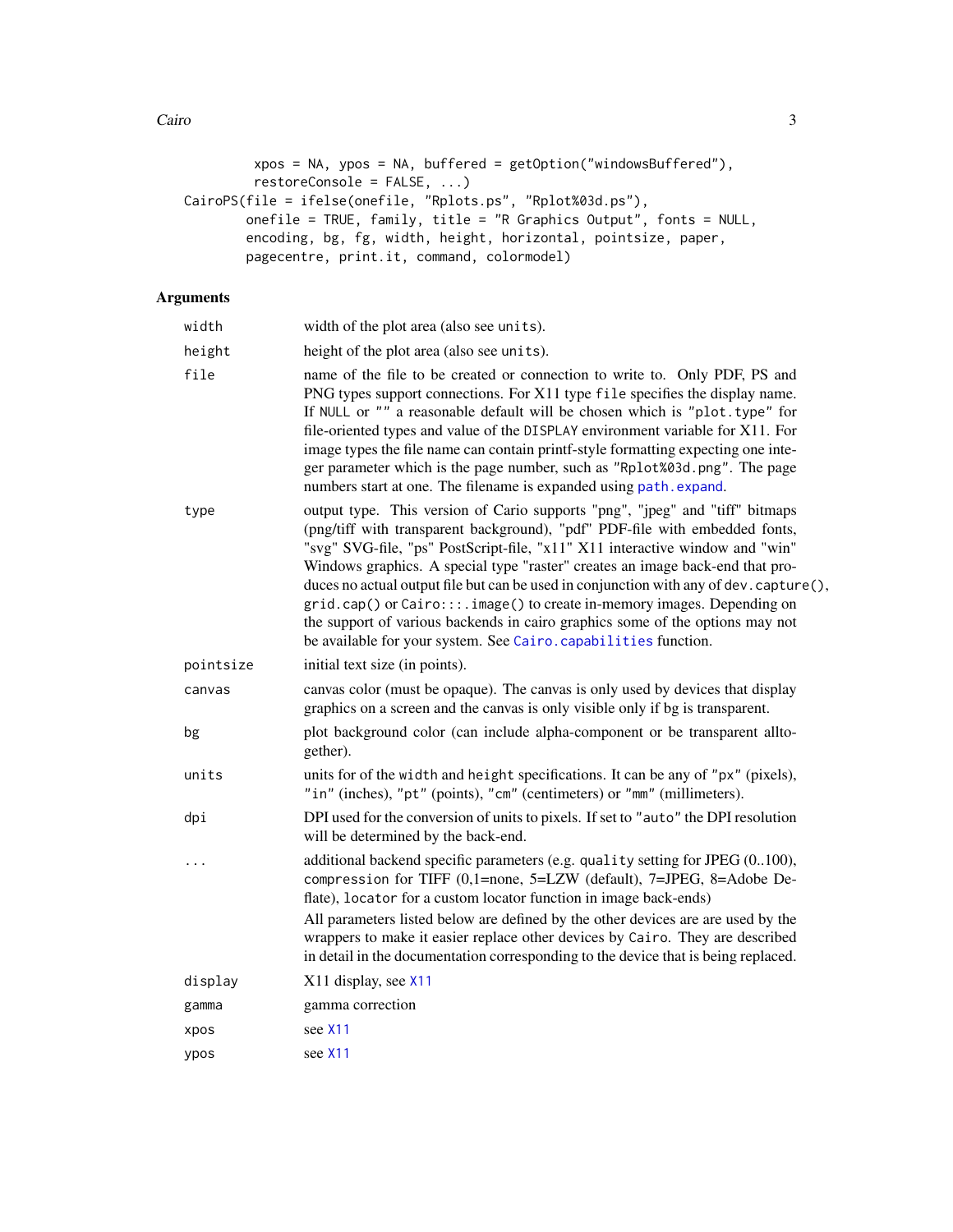<span id="page-3-0"></span>

| filename   | same as file in Cairo                                                                                                                                                                                                                                                                                  |
|------------|--------------------------------------------------------------------------------------------------------------------------------------------------------------------------------------------------------------------------------------------------------------------------------------------------------|
| res        | resolution in ppi, see png, will override dpi in Cairo if set to anything other than<br>NA or NULL. Note that cairographics does not support tagging PNG output files<br>with DPI so the raster image will be produced with the dpi setting, but readers<br>may render it at some default dpi setting. |
| quality    | quality of the jpeg, see jpeg                                                                                                                                                                                                                                                                          |
| onefile    | logical: if true (the default) allow multiple figures in one file (see pdf). false is<br>currently not supported by vector devices                                                                                                                                                                     |
| family     | font family, see pdf                                                                                                                                                                                                                                                                                   |
| title      | see pdf (ignored)                                                                                                                                                                                                                                                                                      |
| fonts      | see pdf, ignored, Cairo automatically detects and embeds fonts                                                                                                                                                                                                                                         |
| version    | PDF version, see pdf (ignored)                                                                                                                                                                                                                                                                         |
| paper      | see pdf (ignored, Cairo uses device dimensions)                                                                                                                                                                                                                                                        |
| encoding   | see pdf (ignored, Cairo uses native enconding except for symbols)                                                                                                                                                                                                                                      |
| fg         | see pdf (ignored)                                                                                                                                                                                                                                                                                      |
| pagecentre | see pdf (ignored, Cairo uses device dimensions and thus it is irrelevant)                                                                                                                                                                                                                              |
| record     | Windows-specific, ignored on unix                                                                                                                                                                                                                                                                      |
| rescale    | Windows-specific, ignored on unix                                                                                                                                                                                                                                                                      |
| xpinch     | Windows-specific, ignored on unix                                                                                                                                                                                                                                                                      |
| ypinch     | Windows-specific, ignored on unix                                                                                                                                                                                                                                                                      |
| buffered   | Windows-specific, ignored on unix                                                                                                                                                                                                                                                                      |
|            | restoreConsole Windows-specific, ignored on unix                                                                                                                                                                                                                                                       |
| horizontal | see postscript (ignored)                                                                                                                                                                                                                                                                               |
| print.it   | see postscript (ignored)                                                                                                                                                                                                                                                                               |
| command    | see postscript (ignored)                                                                                                                                                                                                                                                                               |
| colormodel | see postscript (ignored, Cairo always uses RGB or ARGB)                                                                                                                                                                                                                                                |

#### Value

The (invisible) return value is NULL if the device couldn't be created or a Cairo object if successful. The vaule of the object is the device number.

#### Known issues

- The X11 backend is quite slow. The reason is the cairographics implementation of the backend, so we can't do much about it. It should be possible to drop cairographics' Xlib backend entirely and use image backend copied into an X11 window instead. We may try that in future releases.
- TrueType (and OpenType) fonts are supported when this package is compiled against a cairo graphics library configured with FreeType and Fontconfig support. Therefore make sure have a cairo graphics library with all bells and whistles to get a good result.
- R math symbols are supported, but require a TrueType "Symbol" font accessible to Cairo under that name.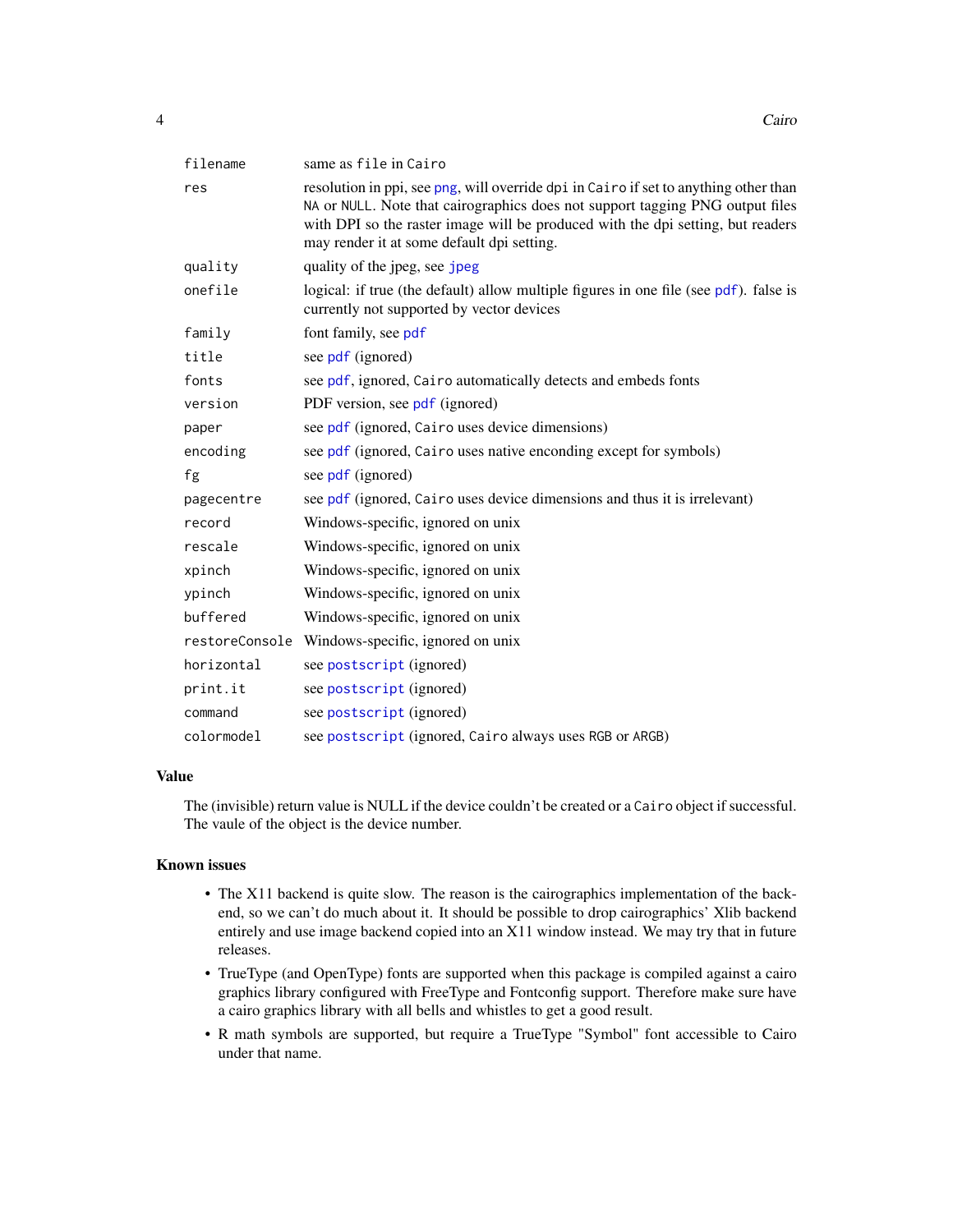#### <span id="page-4-0"></span>Cairo.capabilities 5

#### See Also

[CairoFonts](#page-9-1)

#### Examples

```
# very simple KDE
Cairo(600, 600, file="plot.png", type="png", bg="white")
plot(rnorm(4000),rnorm(4000),col="#ff000018",pch=19,cex=2) # semi-transparent red
dev.off() # creates a file "plot.png" with the above plot
# you can use any Cairo backend and get the same result
# vector, bitmap or on-screen
CairoPDF("plot.pdf", 6, 6, bg="transparent")
data(iris)
attach(iris)
plot(Petal.Length, rep(-0.03,length(Species)), xlim=c(1,7),
     ylim=c(0,1.7), xlab="Petal.Length", ylab="Density",
     pch=21, cex=1.5, col="#00000001", main = "Iris (yet again)",
     bg=c("#ff000020","#00ff0020","#0000ff20")[unclass(Species)])
for (i in 1:3)
 polygon(density(Petal.Length[unclass(Species)==i],bw=0.2),
    col=c("#ff000040","#00ff0040","#0000ff40")[i])
dev.off()
## remove the example files if not in an interactive session
if (!interactive()) unlink(c("plot.png","plot.pdf"))
```
<span id="page-4-1"></span>Cairo.capabilities *Reports which output types are supported by this Cairo build*

#### Description

Cairo.capabilities returns a logical vector describing the capabilities of this particular Cairo build.

#### Usage

Cairo.capabilities()

#### Details

The Cairo package provides multiple back-ends, such as images (PNG, JPEG, TIFF), vector graphics (PDF, PostScript, SVG) or displays (X11, Windows). However, not all systems support all backends. The Cairo.capabilities function returns a logical vector showing which capabilities are supported in this particular Cairo build.

Note that the capabilities depend both on the libraries available in the system as well as the compiledin modules in cairo graphics.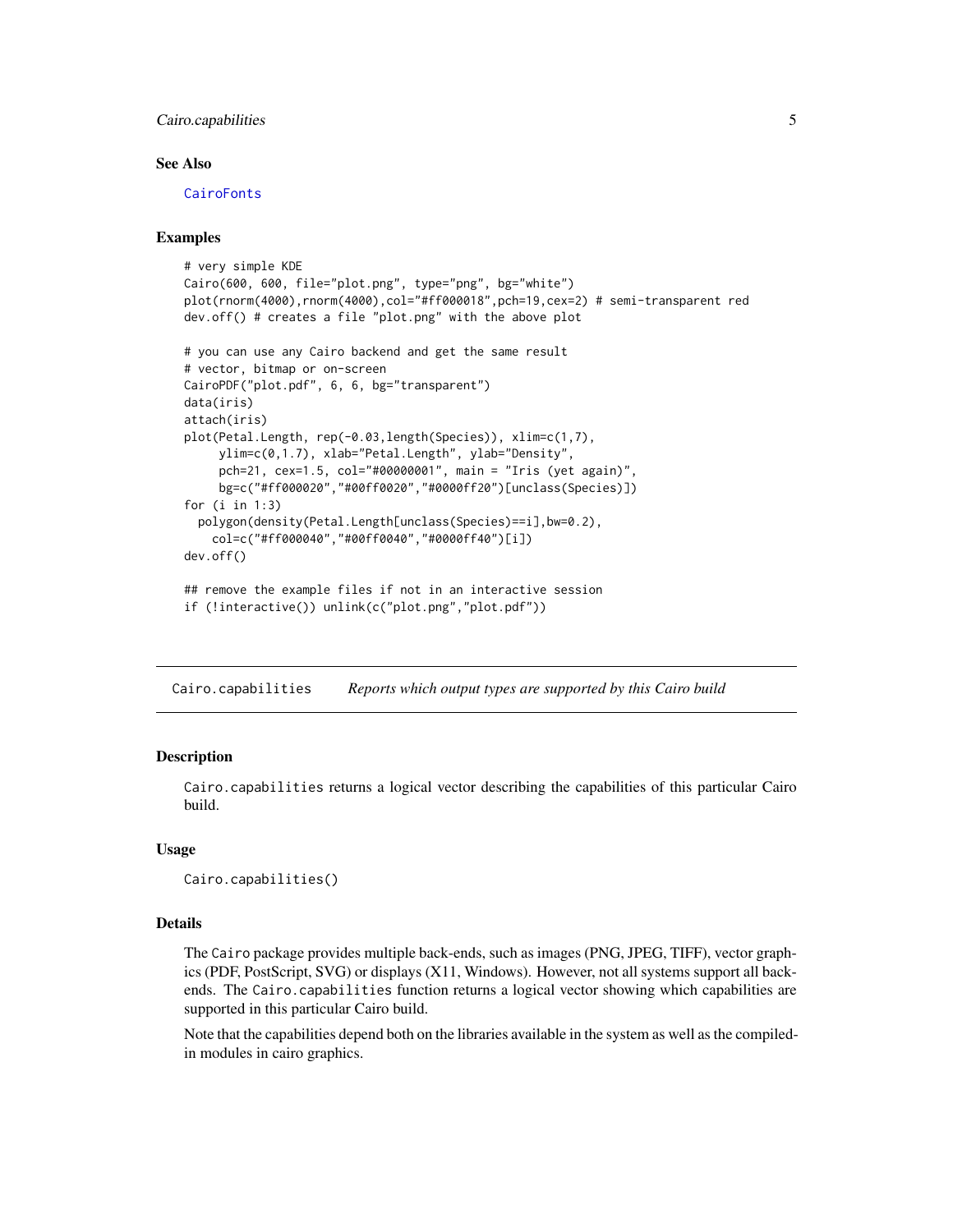#### <span id="page-5-0"></span>See Also

[Cairo](#page-1-1)

Cairo.capture *Capture contents of an image backend or a display list snapshot.*

#### Description

Cairo.capture is essentially the same as dev.capture(native=TRUE) with the exception that it works where dev.capture doesn't such as onSave callbacks.

Cairo.snapshot is very similar to recordPlot except it also allows to retrieve the last snapshot.

#### Usage

```
Cairo.capture(device = dev.cur())
Cairo.snapshot(device = dev.cur(), last=FALSE)
```
#### Arguments

| device | device number or an object of the class Cairo (as obtained from the Cairo<br>function).                                                                                                                                                                     |
|--------|-------------------------------------------------------------------------------------------------------------------------------------------------------------------------------------------------------------------------------------------------------------|
| last   | logical, if FALSE then a new snapshot is created (exactly the same as record Plot()),<br>if TRUE then the last known snapshot is retrieved, if NA then a snapshot is created<br>first, but if the display list is empty last snapshot is retrieved instead. |

#### Value

Cairo.capture: object of the class nativeRaster.

Cairo.snapshot: object of the class recordedplot.

#### Author(s)

Simon Urbanek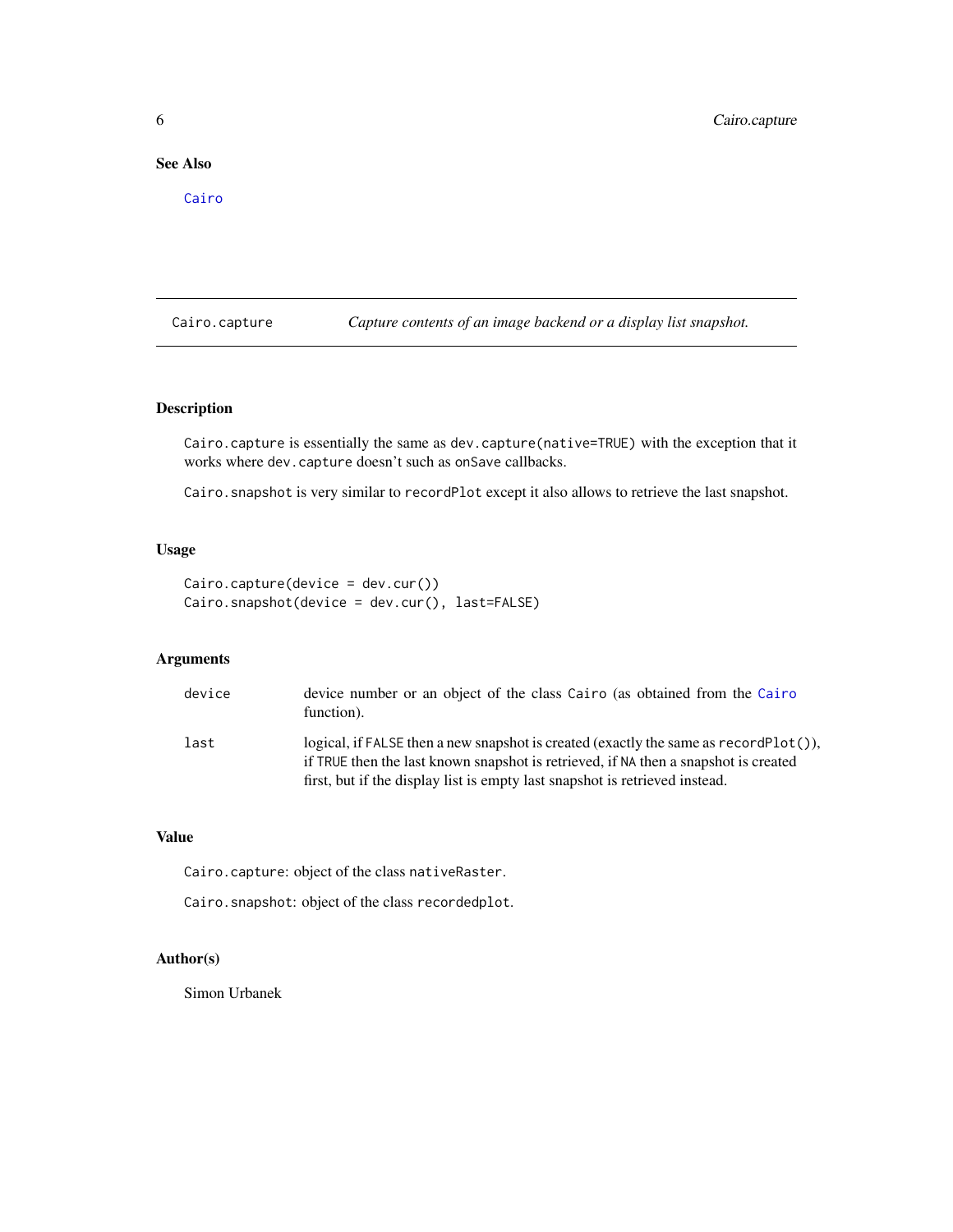<span id="page-6-0"></span>

#### Description

Cairo.onSave set the onSave callback which allows R code to be run when Cairo finalizes a page (either due to a new page being created or by the device being closed). The callback expects function(device,page) where device will be the device number and page is the currently finished page number (starting at 1).

#### Usage

Cairo.onSave(device = dev.cur(), onSave)

#### Arguments

| device | device number or Cairo object (as returned by the Cairo function)                         |
|--------|-------------------------------------------------------------------------------------------|
| onSave | function that will replace the current callback or NULL to remove the current<br>callback |

#### Value

The old callback being replaced or NULL if there was none.

#### Note

The function onSave will be evaluated in the global environment and no error checking is done, so you must make sure to catch errors, otherwise the behavior is undefined (and may included crashing R or other bad things).

#### Author(s)

Simon Urbanek

#### See Also

[Cairo](#page-1-1)

#### Examples

```
if (require(png, quietly=TRUE)) {
 dev <- Cairo(800, 600, type='raster')
 Cairo.onSave(dev, function(dev, page)
    .GlobalEnv$png <- writePNG(Cairo.capture(dev))
 )
 plot(1:10, col=2)
 dev.off()
 str(png)
}
```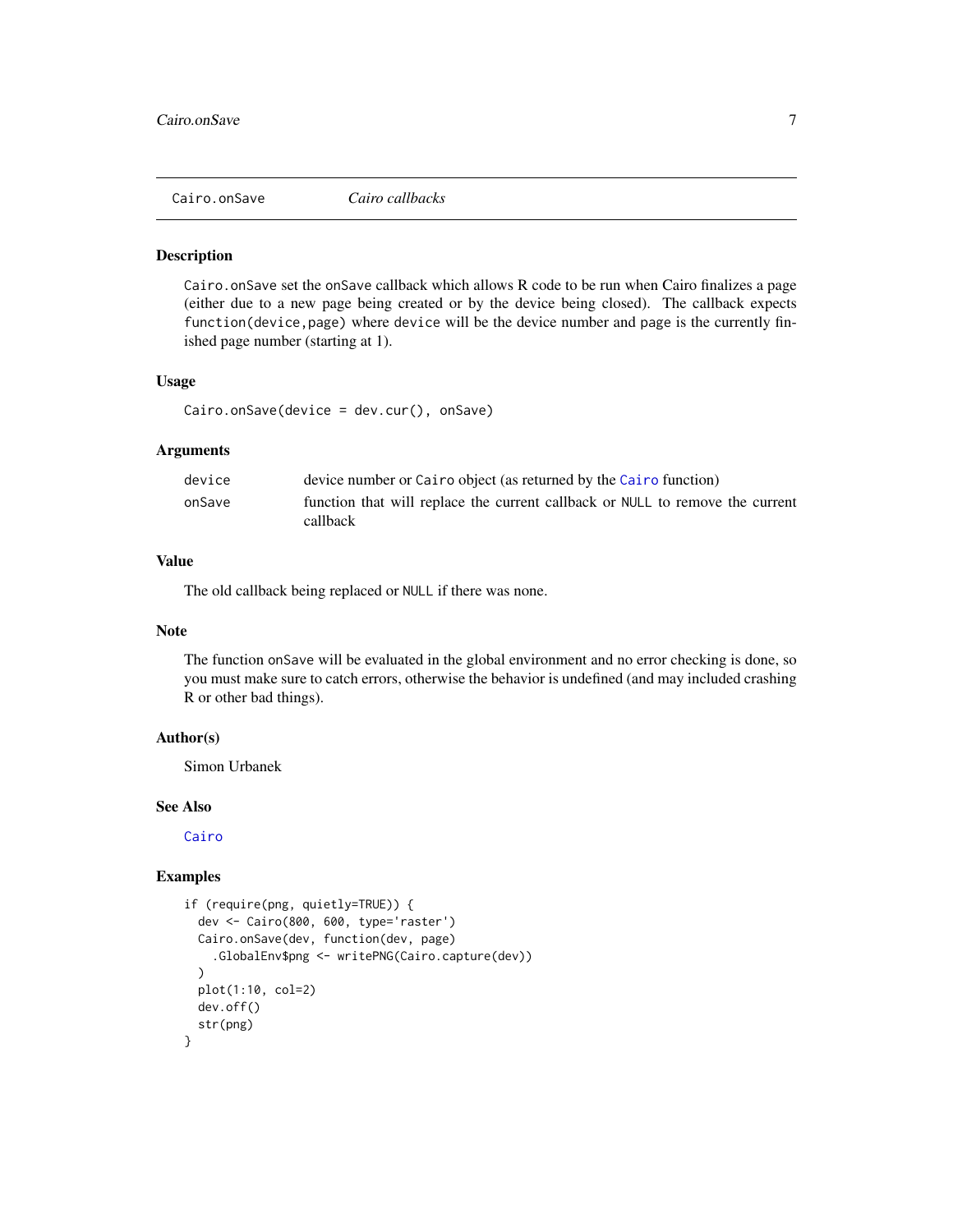<span id="page-7-0"></span>

#### Description

Cairo.serial returns an integer that is increased with every plotting operation on the device. This allows user code to determine whether any new content has been added to the device since it was last checked.

#### Usage

```
Cairo.serial(device = dev.cur())
```
#### Arguments

device device number or an object of the class Cairo (as obtained from the [Cairo](#page-1-1) function).

#### Value

Integer value.

#### Note

The integer value overflows to 0 at  $2^{\wedge}31$ . Typically only equality should be checked and for such it is extremely unlikely that the state has changed yet the serial value is the same due to overflow.

#### Author(s)

Simon Urbanek

CairoFonMatch *Find installed fonts with a fontconfig pattern*

#### <span id="page-7-1"></span>Description

CairoFontMatch searches for fonts based on a fontconfig pattern.

#### Usage

CairoFontMatch(fontpattern="Helvetica",sort=FALSE,verbose=FALSE)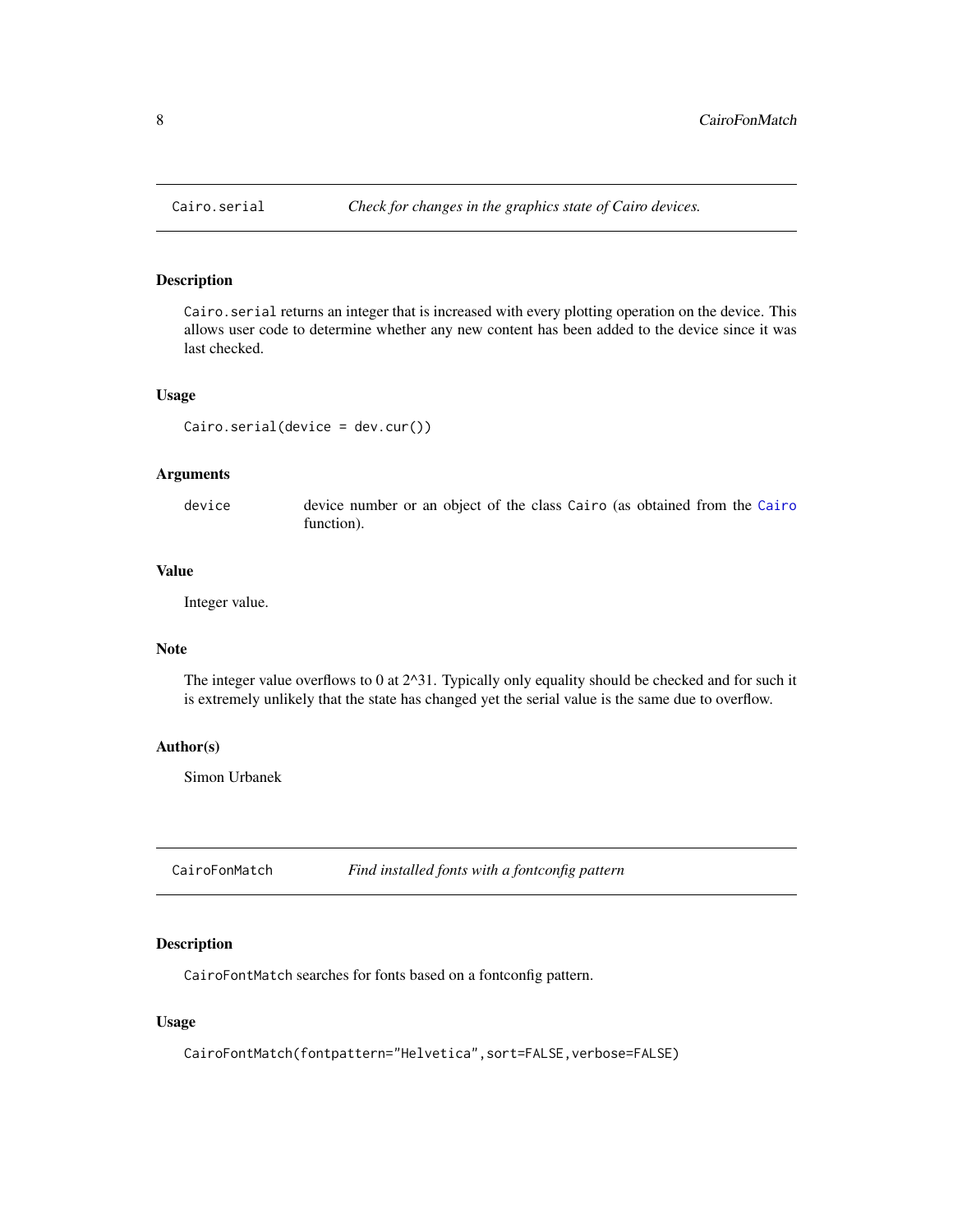#### CairoFonMatch 9

#### Arguments

| fontpattern | character; a fontconfig pattern.                                                                                                                   |  |
|-------------|----------------------------------------------------------------------------------------------------------------------------------------------------|--|
| sort        | logical; if 'FALSE', display only the best matching font for the pattern. If<br>'TRUE', display a sorted list of best matching fonts.              |  |
| verbose     | logical; if 'FALSE', display the family, style, and file property for the pattern. if<br>TRUE', display the canonical font pattern for each match. |  |

#### Details

This function displays a list of one or more fonts matching the supplied fontconfig pattern. sort='FALSE' displays the font that Cairo will use for the supplied pattern, while sort='TRUE' displays a sorted list of best matching fonts. The simplest fontconfig pattern matching all installed fonts is ":". Here's what CairoFontMatch(":") displays on this system:

1. family: "Bitstream Vera Sans", style: "Roman", file: "/usr/share/fonts/truetype/ttf-bitstream-vera/

verbose='FALSE' displays the font properties 'family', 'style', and 'file', while verbose='TRUE' will display the canonical font pattern, displaying all properties known for the font (output of Cairo-FontMatch(":",verbose=TRUE)):

1. family: "Bitstream Vera Sans", style: "Roman", file: "/usr/share/fonts/truetype/ttf-bitstream-vera/ "Bitstream Vera Sans-12:familylang=en:style=Roman:stylelang=en:slant=0:weight=80:width=100:pixelsi

A simple approach to selecting a font starts with calling CairoFontMatch(":",sort=TRUE) to list all available fonts. Next, the user will choose a font from the list and call CairoFontMatch("FamilyName:style=PreferredStyle",so substituting "FamilyName" and "PreferredStyle" with the desired values. If only one font is found, then the user has found the fontconfig pattern that will select the desired font. Otherwise, the user will call CairoFontMatch with verbose=TRUE to determine other properties to add to the pattern to attain the desired font, for instance the fontformat.

The following excerpt is from the fontconfig user's manual (http://fontconfig.org/) and better describes the fontconfig pattern definition:

"Fontconfig provides a textual representation for patterns that the library can both accept and generate. The representation is in three parts, first a list of family names, second a list of point sizes and finally a list of additional properties:

<families>-<point sizes>:<name1>=<values1>:<name2>=<values2>...

Values in a list are separated with commas. The name needn't include either families or point sizes; they can be elided. In addition, there are symbolic constants that simultaneously indicate both a name and a value. Here are some examples:

| Font Pattern                                                             | Meaning                                                                                                                                              |
|--------------------------------------------------------------------------|------------------------------------------------------------------------------------------------------------------------------------------------------|
| Times-12<br>Times-12:bold<br>Courier:italic<br>Monospace:matrix=1 .1 0 1 | 12 point Times Roman<br>12 point Times Bold<br>Courier Italic in the default size<br>The users preferred monospace font<br>with artificial obliquing |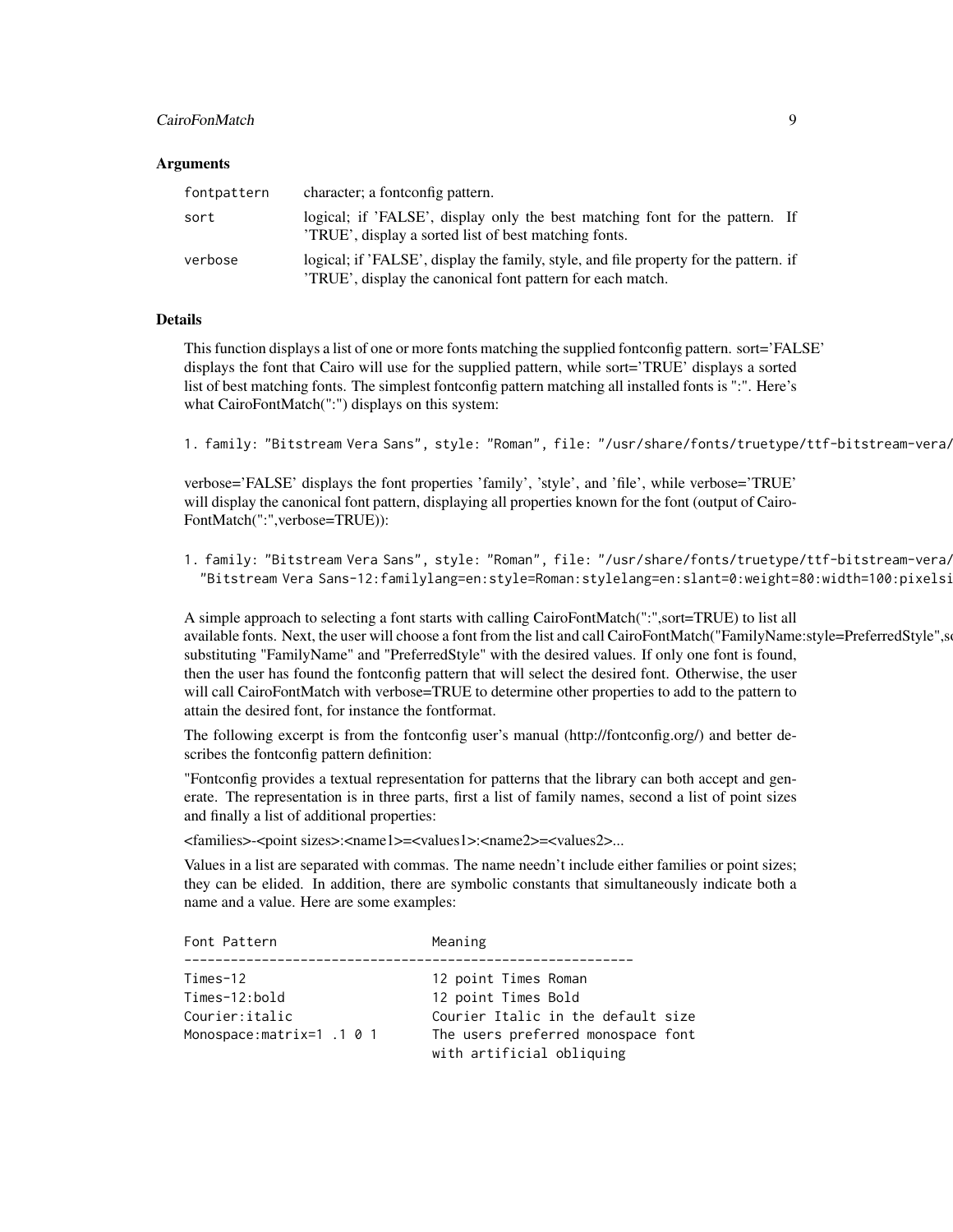The '\', '-', ':' and ',' characters in family names must be preceeded by a '\' character to avoid having them misinterpreted. Similarly, values containing  $\langle \cdot, \cdot \rangle = \langle \cdot, \cdot \rangle$  and  $\langle \cdot \rangle$  must also have them preceeded by a '\' character. The '\' characters are stripped out of the family name and values as the font name is read."

#### Known issues

• This function is only available when the Cairo graphics library is configured with FreeType and Fontcofig support.

#### See Also

[CairoFonts](#page-9-1), [Cairo](#page-1-1)

<span id="page-9-1"></span>CairoFonts *Set the fonts used for all Cairo graphics devices.*

#### Description

CairoFonts initializes the fonts used for Cairo graphics devices.

#### Usage

```
CairoFonts(
regular="Helvetica:style=Regular",
bold="Helvetica:style=Bold",
italic="Helvetica:style=Italic",
bolditalic="Helvetica:style=Bold Italic,BoldItalic",
symbol="Symbol", usePUA=TRUE
\mathcal{L}
```
#### Arguments

| regular    | character; fontconfig pattern for the 'plain text' font.                                                                                                                                                                                                                       |
|------------|--------------------------------------------------------------------------------------------------------------------------------------------------------------------------------------------------------------------------------------------------------------------------------|
| bold       | character; fontconfig pattern for the 'bold face' font.                                                                                                                                                                                                                        |
| italic     | character; fontconfig pattern for the 'italic' font.                                                                                                                                                                                                                           |
| bolditalic | character; fontconfig pattern for the 'bold italic' font.                                                                                                                                                                                                                      |
| symbol     | character; fontconfig pattern for the 'symbol' font.                                                                                                                                                                                                                           |
| usePUA     | logical; if FALSE then symbols are using regular Unicode code points (supported<br>by regular fonts), otherwise Private Unicode Area (PUA) of symbols is used<br>(typically better propulated by specialized symbol fonts). R 4.0.0 or higher is<br>required for usePUA=FALSE. |

<span id="page-9-0"></span>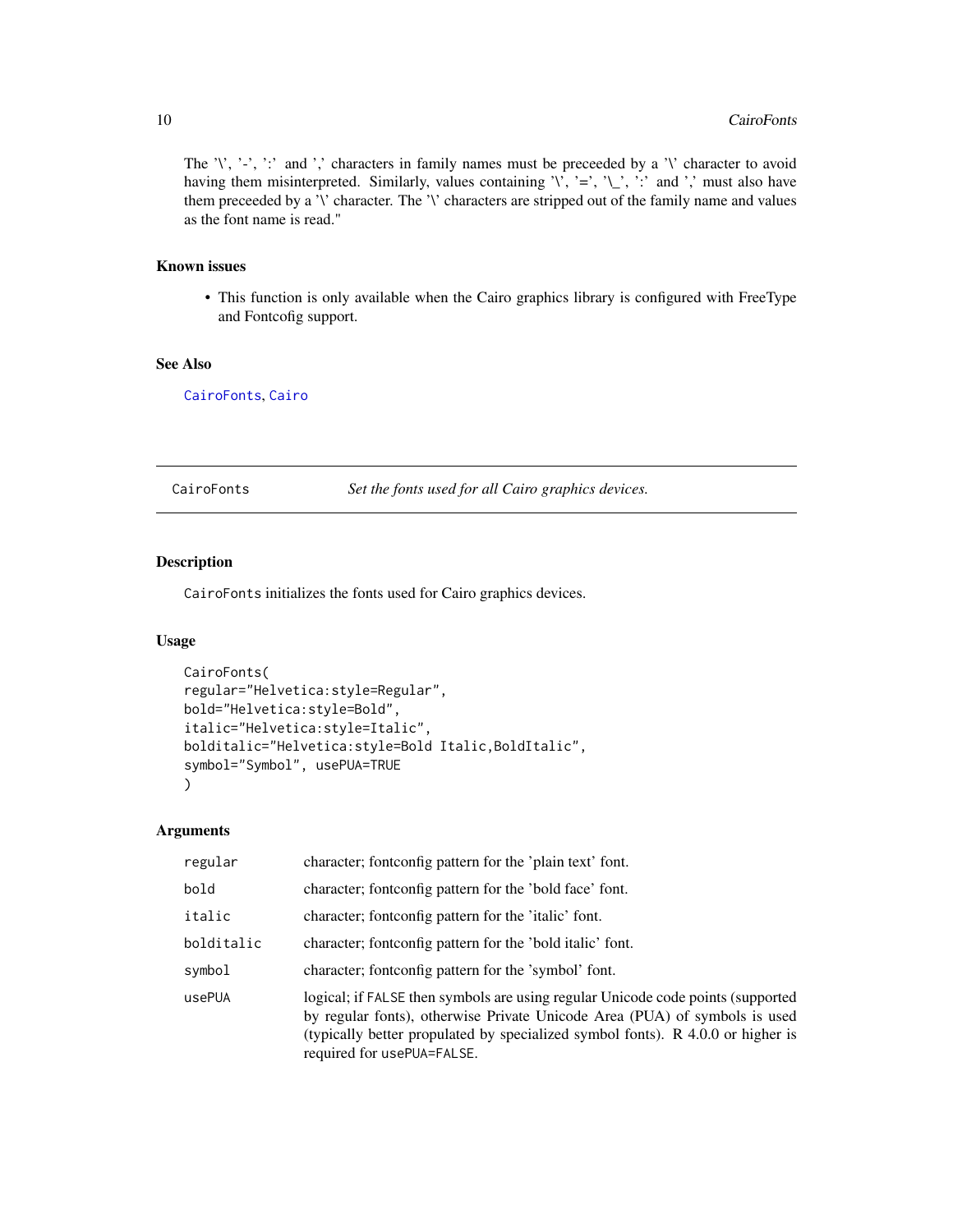#### <span id="page-10-0"></span>CairoFonts 11

#### Details

This function sets the fonts for Cairo graphics devices globally; previously opened Cairo graphics devices will also use these fonts. The argument names correspond to the five values of the graphical parameter 'font', i.e. regular is 1, bold is 2, italic is 3, etc.

For an explanation of fontconfig patterns, see [CairoFontMatch](#page-7-1).

#### Known issues

- This function is only available when the cairo graphics library is configured with FreeType and Fontcofig support.
- R math symbols are supported, but require a "Symbol" font with the Adobe Symbol Encoding unless usePUA=FALSE is used (available in R 4.0.0 or higher only).

#### See Also

[CairoFontMatch](#page-7-1), [Cairo](#page-1-1), [par](#page-0-0),

#### Examples

```
## Not run:
#
# The following fontconfig patterns define the free truetype fonts
# available in the debian package 'ttf-freefont'.
#
# Freesans is very similar to Helvetica
CairoFonts(
regular="FreeSans:style=Medium",
bold="FreeSans:style=Bold",
italic="FreeSans:style=Oblique",
bolditalic="FreeSans:style=BoldOblique"
)
```
## End(Not run)